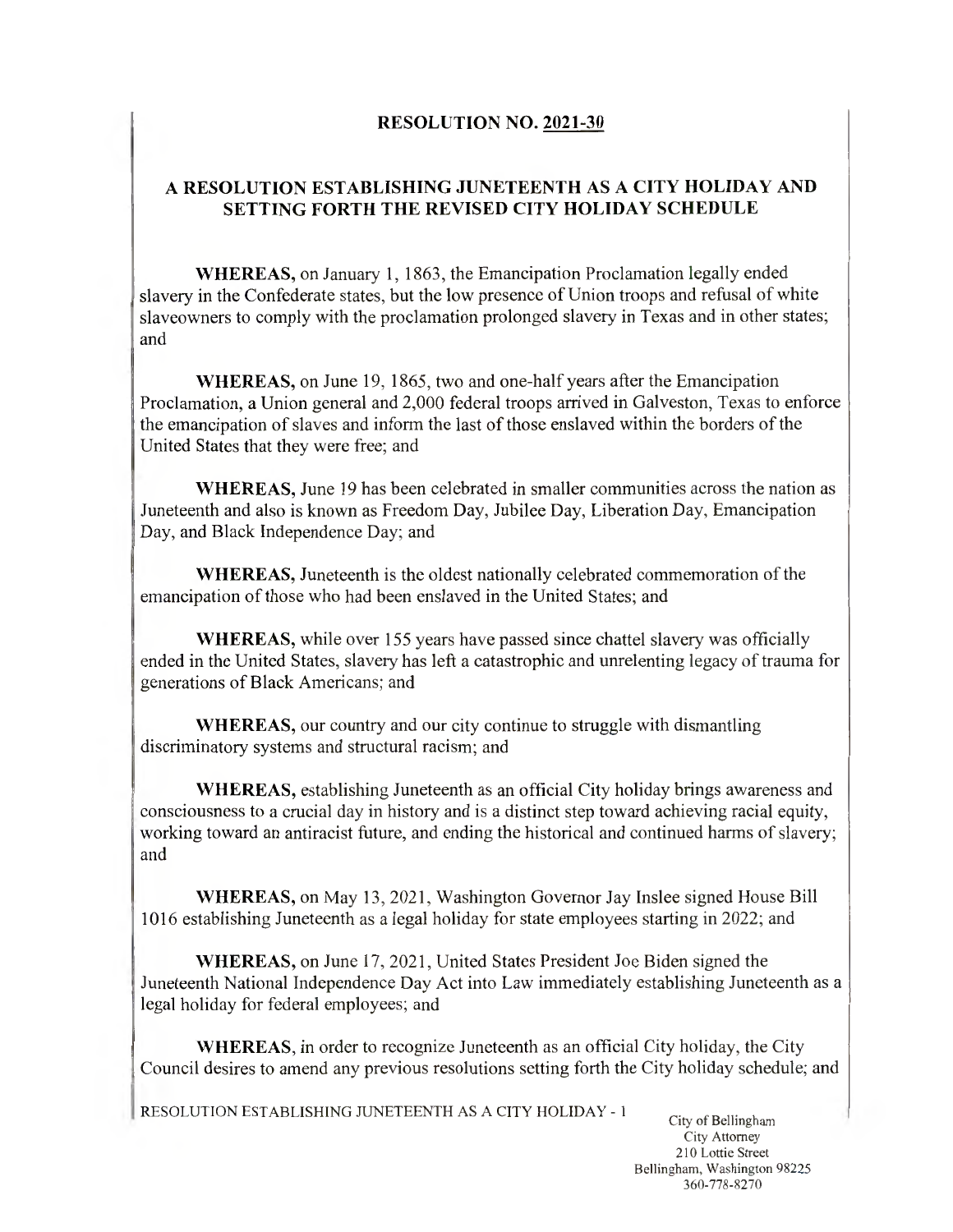**WHEREAS;** the budget impact of this resolution shall be reflected in the <sup>2021</sup> Mid-Biennium Budget Adjustment Ordinance;

## **NOW, THEREFORE, BE IT RESOLVED BY THE CITY COUNCIL OF THE CITY OF BELLINGHAM THAT:**

**Section 1.** The City of Bellingham will honor every nineteenth day of June as Juneteenth.

**Section <sup>2</sup>.** Beginning in <sup>2022</sup>, employees of the City of Bellingham shall be entitled to the following paid holidays during each calendar year unless otherwise provided in <sup>a</sup> valid applicable collective bargaining contract:

- The first day of January (New Year's Day),  $\bullet$
- The third Monday of January (Martin Luther King, Jr.'s Birthday),  $\bullet$
- The third Monday of February (President's Day),  $\bullet$
- The nineteenth day of June (Juneteenth),
- The last Monday of May (Memorial Day),  $\bullet$
- The fourth day of July (Independence Day),  $\bullet$
- The first Monday in September (Labor Day),  $\bullet$
- The eleventh day of November (Veterans Day),  $\bullet$
- The fourth Thursday of November (Thanksgiving Day),  $\bullet$
- The day immediately following Thanksgiving Day,
- The twenty-fifth day of December (Christmas Day),  $\bullet$
- One day either immediately before or immediately after the Christmas holiday, as  $\bullet$ designated by the City.

**Section** 3. If <sup>a</sup> holiday falls on <sup>a</sup> weekend, the City shall follow its established policies and procedures for designating the normal workday closest to the holiday as the observed holiday.

**Section 4.** This resolution does not affect floating holidays or other paid days off provided by the City.

**Section** 5. The holiday schedule set forth in Section <sup>2</sup> of this resolution hereby supersedes any previous versions of the City holiday schedule set forth in any resolutions, amendments, or other enactments setting forth <sup>a</sup> holiday schedule or changes to such schedule.

|RESOLUTION ESTABLISHING JUNETEENTH AS <sup>A</sup> CITY HOLIDAY - <sup>2</sup>

City of Bellingham City Attorney 210 Lottie Street Bellingham, Washington 98225 360-778-8270